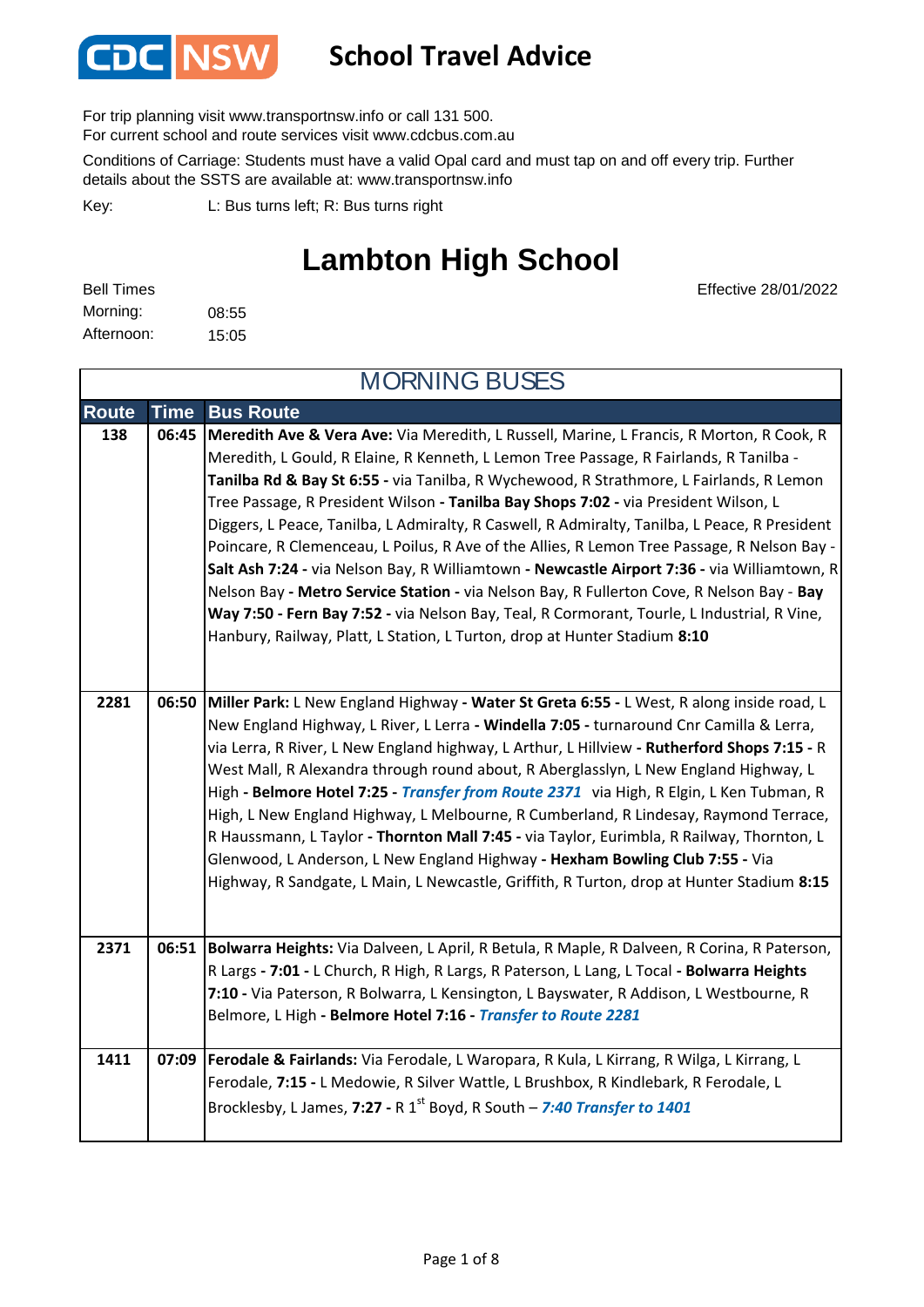| <b>Route</b> | <b>Time</b> | <b>Bus Route</b>                                                                                       |
|--------------|-------------|--------------------------------------------------------------------------------------------------------|
| 1401         | 07:10       | Aquatic Centre Grahamstown Rd: Via Grahamstown, Lisadell, L Abundance, R Ferodale, -                   |
|              |             | 7:18 near Peppertree - L Medowie, R Kindlebark, L Heritage, R Sassin, R Federation, L                  |
|              |             | Kindlebark, L Coachwood, L James, 7:34 Brocklesby, L Medowie, L South, Uturn 7:40                      |
|              |             | collect pax from 1391, 1411, 1651 & 1671 - L Medowie, R Nelson Bay, Teal, R Cormorant,                 |
|              |             | Tourle, L Industrial, R Vine, Hanbury, Railway, Platt, L Station, L Turton                             |
|              |             |                                                                                                        |
| 6246         | 07:10       | The Meadows & Hidden Waters to Hunter School of Performing Arts                                        |
|              |             | Via Walter, L Phoenix, R Wayaba, L Lenaghans, Woodford Minmi L Minmi, R Britannia, R                   |
|              |             | County Hidden Waters L Waterside, R Discovery, R Kingfisher, County, L Britannia, R L                  |
|              |             | Minmi, L Maryland, L Callan Transfer to 6268 see details below                                         |
|              |             |                                                                                                        |
| 266          |             | 07:11 Seahampton to Barnsley Shops                                                                     |
|              |             | Via George Booth, R Fourth, L Seventh, L Fifth, L George Booth, R Carrington, 7:16 West                |
|              |             | Wallsend L Withers, R Appletree, R Elizabeth, L Mary, L George, 7:22 Holmesville R                     |
|              |             | Appletree, L Johnson, R Government, L Northville, Barnsley Shops transfer to Route 6244                |
|              |             | to School see details below                                                                            |
| 1651         |             | 07:12   From Medowie Via Kirrang near Fisher, Federation, 7:16 R Sassin, L Heritage, L Kindlebark,     |
|              |             | 7:23 L Laurina, L Coachwood, L Kindlebark, L James, 7:31 L 1 <sup>st</sup> Boyd, South - 7:40 transfer |
|              |             | to 1401                                                                                                |
| 1391         | 07:13       | From Medowie Via Lisadell near Kedahal, L Fairlands, R Ferodale, L Kirrang, L Kula, 7:19               |
|              |             | near Court, L Evans, R Abercrombie, R Ryan, L Lewis, R Fisher, L Kirrang, 7:33 R Medowie, L            |
|              |             | South, Uturn - 7:40 transfer to 1401                                                                   |
| 1221         | 07:15       | Seaham Rd & Brandy Hill Dr: Via Seaham Rd - Seaham Shops 7:20 - L Dixon, L Clarence                    |
|              |             | Town, L Brandy Hill, R Seaham, R Port Stephens, L Glenelg, L Sturgeon - Raymond Terrace                |
|              |             | 7:47 - Sturgeon, R William, R Adelaide, R Pacific Highway, L Maitland, R Inner City Bypass, L          |
|              |             | University off ramp, R University, L Blue Gum, L Janet, L Sunset, L University, 360 degree             |
|              |             | turn at roundabout, University, Queen, R Lorna, R Bridge, L High, R High, R Turton, drop at            |
|              |             | Hunter Stadium to School 8:26                                                                          |
| 6270         | 07:15       | Minmi & Nikkinba Ridge to Maryland                                                                     |
|              |             | Via Minmi Shops Woodford, R Minmi Nikkinba Ridge R Bottlebrush, R Churnwood,                           |
|              |             | Maryland, L Callan transfer to 6268 see details below                                                  |
| 2611         | 07:19       | Waterford County: Via Settlers, U-Turn at roundabout, Settlers, R Raymond Terrace, L                   |
|              |             | Metford, R Chelmsford, R Highway, R King, R Lawes - Windsor Castle - Lawes, L Victoria -               |
|              |             | Victoria St Station 7:37 - Victoria, L Lawes, Hughes, R Bruce, R Blaxland, L Mitchell -                |
|              |             | Greenhill's 7:42 - via Mitchell, L Stronach, L Chisholm, R Norfolk, L South Seas, R Highway -          |
|              |             | Hexham Bowling Club 7:59 - via Highway, LIndustrial, R Woodstock, L Bull, L Industrial, L              |
|              |             | Werribi, Maud, L Prince, R Bridge, L High, R Turton - Hunter Stadium -                                 |
|              |             |                                                                                                        |
| 6268         | 07:19       | The Outlook, The Sanctuary & Maryland to Lambton High School                                           |
|              |             | The Outlook via Brookfield, R Arbour, R Brookfield, L Minmi The Sanctuary L Kurraka, R                 |
|              |             | Tibin, R Awabakal, L Minmi, L Maryland, L Callan Collect pax from 6246 & 6270 L                        |
|              |             | Maryland, R Boundary, R Warkworth, L Tillegra, R Berwick, L Boundary, R Sandycroft, R                  |
|              |             | Seaton, L Wyndrow, L McNaughton, R Maryland, L Minmi, Wallsend R Macquarie,                            |
|              |             | Irrawang, L Kokera, L Cowper, R Metcalfe, Elermore, Elermore Vale R Cambronne, R                       |
|              |             | Garsdale, Rankin Park L McCaffrey, L Lookout, Croudace, R Russell New Lambton Lambton,                 |
|              |             | L Turton, L Young to School                                                                            |
|              |             |                                                                                                        |
| 6244         |             | 07:20 Killingworth to Lambton High School                                                              |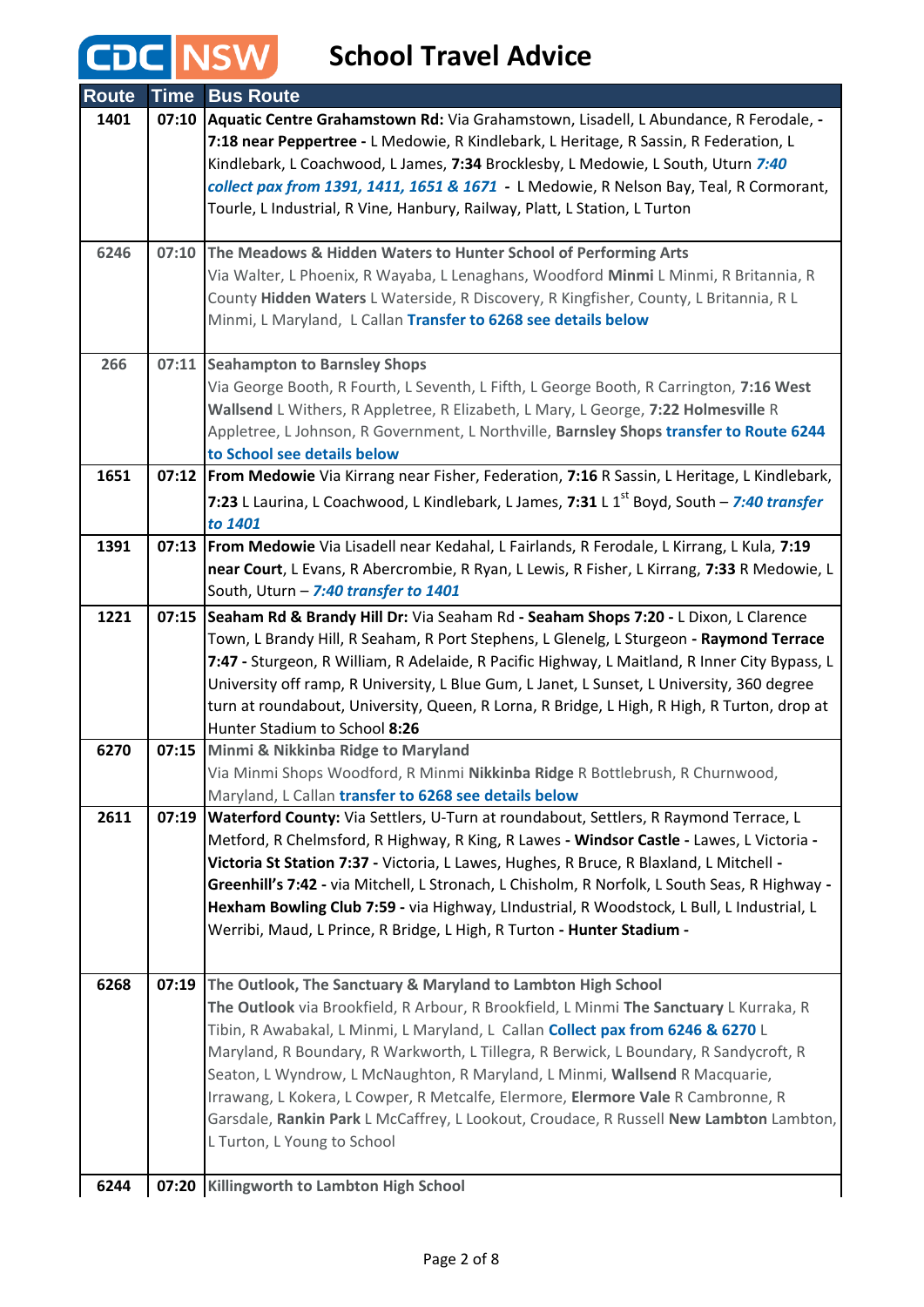#### **School Travel Advice**

CDC NSW

| <b>Route</b> | <b>Time</b> | <b>Bus Route</b>                                                                                  |
|--------------|-------------|---------------------------------------------------------------------------------------------------|
|              |             | Via The Broadway, L Stephenson, R Park, R The Broadway, L Wakefield, R Northville, 7:32           |
|              |             | Barnsley Shops collect pax from 267 R Main, R Suttor, L Garth, R Main, L Minmi, L Oakville,       |
|              |             | R Harris, 7:45 Cameron Park L Northlakes, R Constitution Dr, Northlakes, R Elanet collect         |
|              |             | pax from 6240 L Flamingo, R Hilldale, L Oakville, L Minmi, R Sedgwick, L Harper, R Neilson,       |
|              |             | L Main, 8:00 Edgeworth L Lake, R Cowper, R Newcastle, R Lloyd, L Young to School                  |
| 6240         | 07:25       | <b>Wakefield &amp; Cameron Park</b>                                                               |
|              |             | Via School, R Miller, R Wakefield, R Northville, 7:32 Barnsley Shops R Crest, L Ridley, L         |
|              |             | Main, U-turn roundabout, via Main, R Suttor, L Garth, Edgeworth 7:55 R Main, L Minmi, L           |
|              |             | Oakville, R Harris, Cameron Park 7:45 L Northlakes, U-turn roundabout, L Julindur, L              |
|              |             | Araminta, R Jupiter, L Constitution, Elanet transfer to 6244 see details above                    |
|              |             |                                                                                                   |
| 1671         |             | 07:31 From Medowie Via South near Medowie, R Championship, L Lakewood, R South, L Sylvan,         |
|              |             | R South - 7:40 transfer to 1401                                                                   |
|              |             |                                                                                                   |
|              |             |                                                                                                   |
| 1461         |             | 07:40 Seaside via Seaside, L Norfolk, L Dune, R Seaside, L Nelson Bay, Teal, R Cormorant, Tourle, |
|              |             | L Industrial, R Woodstock, L Bull at Hunter Christian transfer to 1431                            |
|              |             |                                                                                                   |
| 1431         |             | 07:42   Nelson Bay Rd & Fullerton St: Via Fullerton, L Hunter - General Washington Hotel 7:48 - L |
|              |             | Mitchell, L Clyde, R Douglas, L Monmouth, R Roxburgh, R Hereford, L Douglas, R Flint, L           |
|              |             | Dunbar, L Griffith, R Fullerton, L Nelson Bay, Teal, R Cormorant, Tourle, L Industrial, R         |
|              |             | Woodstock, L Bull - at Hunter Christian collect students from 1461 L Industrial, L                |
|              |             | Werribee, Maude, L Prince, R Bridge, L High, R Turton, L Lambton to School                        |
| 6230         | 07:45       | <b>Elermore Vale to Lambton High School</b>                                                       |
|              |             | Via College, Reservoir, L Jubilee, L Aries, R Croudace, R Grandview, L Lookout, R Russell,        |
|              |             | Rugby, Alma, Lambton, L Turton, L Young                                                           |
| 6232         | 07:50       | <b>Elermore Vale to Lambton High School</b>                                                       |
|              |             | via Wallsend, Cardiff, R Smith, L Grandview, R Spencer, L McCaffrey, R Dangerfield, R             |
|              |             | Cambronne, L Garsdale, L Croudace, McCaffrey, L Lookout, R Russell, Rugby, Alma,                  |
|              |             | Lambton, L Turton, L Young, L Womboin                                                             |
| 6234         |             | 08:25 Rankin Park to Lambton High School                                                          |
|              |             | Via Elbrook, L Grandview Students on Grandview must board 6234 L Lookout, R Russell,              |
|              |             | Rugby, Alma, Lambton, L Turton, L Young                                                           |

| <b>AFTERNOON BUSES</b> |  |                                                                                              |
|------------------------|--|----------------------------------------------------------------------------------------------|
| <b>Route</b>           |  | <b>Time Bus Route</b>                                                                        |
| 1375                   |  | 13:40 To Elermore Vale, Maryland, Fletcher, Shortland Via Young, L Womboin, L Wallarah, R    |
| Mon,                   |  | Lambton, Russell, L Croudace, Lookout, R Grandview, L Smith, R Cardiff, L Watkins, L         |
| Wed                    |  | Jubilee, R Aries, R Croudace, Cardiff, L Dangerfield, L Cambronne, L Garsdale, R Croudace, L |
| Only                   |  | Cardiff, R Reservoir, R Lake, R Cowper, L Minmi, R Maryland, L McNaughton, R Wyndrow, R      |
|                        |  | Seaton, L Sandycroft, R Boundary, L Maryland, R Callan, R Maryland, L Minmi, R               |
|                        |  | Bottlebrush, R Cottonwood, R Churnwood, R Minmi, L Sandgate, L Mawson, R Morton              |
|                        |  |                                                                                              |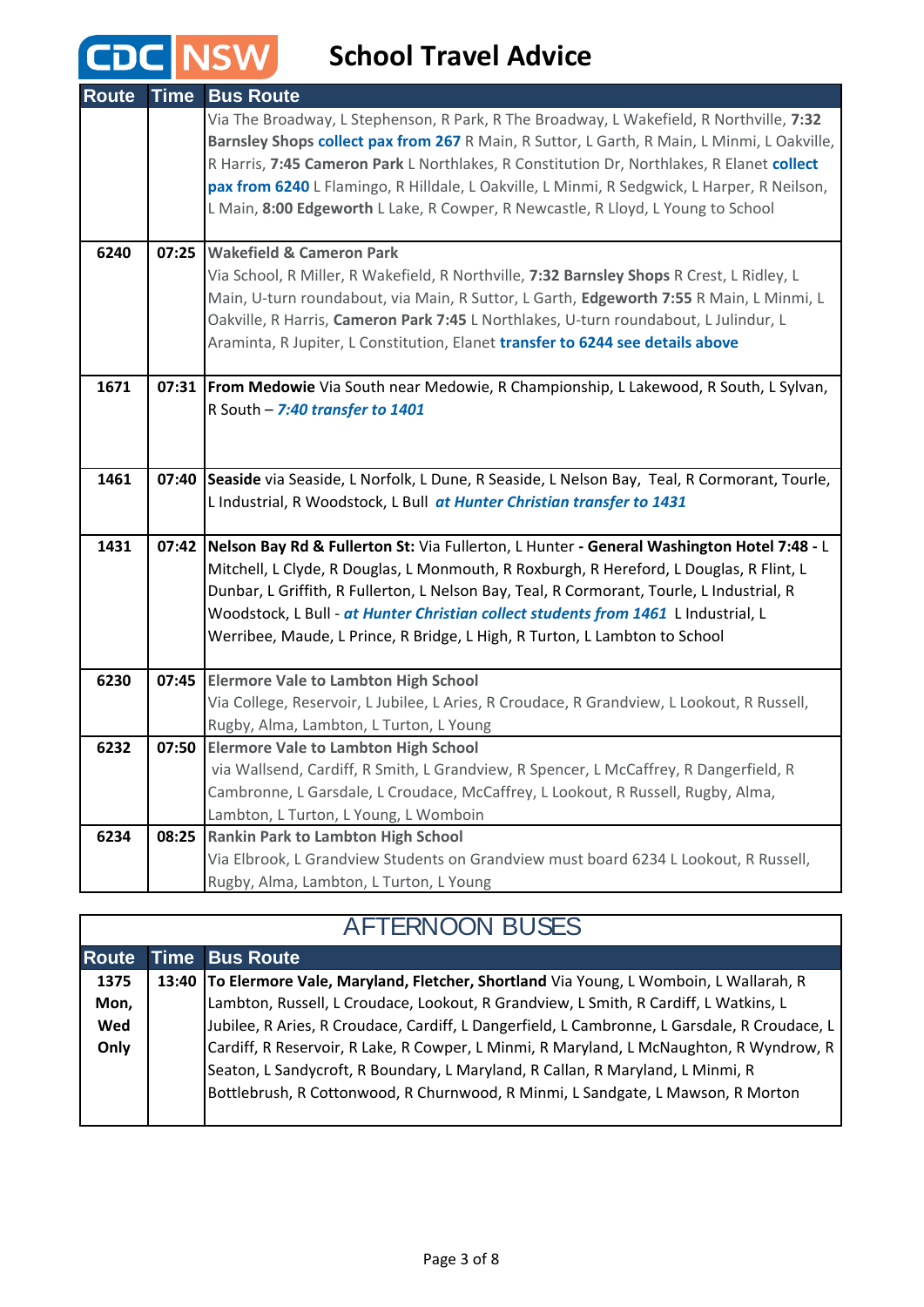### **School Travel Advice**

**CDC NSW** 

| <b>Route</b> | <b>Time</b> | <b>Bus Route</b>                                                                             |
|--------------|-------------|----------------------------------------------------------------------------------------------|
| 1202         | 14:42       | To Tanilba Bay, Mallabula, Lemon Tree Passage Via Turton, R Station, R Platt, L Railway, R   |
| Mon          |             | Hanbury, R Maitland, L Havelock, L Crebert, R Vine, L Industrial, R Tourle, Cormorant, L     |
| Only         |             | Teal - Stockton Bridge - Nelson Bay, L Lemon Tree Passage, L Michael, turn around at         |
|              |             | Community Hall, Michael, L Lemon Tree Passage, L Rookes, L Lemon Tree Passage, R             |
|              |             | Brownes, R Lemon Tree Passage, L Ave of the Allies, L Poilus, R Clemenceau, L President      |
|              |             | Poincare, L Peace, Tanilba, L Admiralty, R Caswell, R Tanilba, Peace, R Diggers, R President |
|              |             | Wilson, L Lemon Tree Passage, L Fairlands, R Tanilba, R Wychewood, R Strathmore, L           |
|              |             | Fairlands, L Lemon Tree Passage, R Kenneth, L Elaine, L Gould, R Meredith, L Russell, L      |
|              |             | Marine, L Francis, R Morton, R Cook, R Meredith - Lemon Tree Passage Shops                   |
|              |             |                                                                                              |
|              |             |                                                                                              |
| 6259         |             | 15:10 Lambton HS to Rankin Park: Students on Grandview after Elbrook must board 6259         |
|              |             | Via Young, L Womboin, L Wallarah, R Lambton, Russell, L Crouduce, Lookout, R McCaffrey,      |
|              |             | L Elbrook, L Grandview End point before Marshall                                             |
| 6255         | 15:15       | Lambton HS to Rankin Park & Elermore Vale:                                                   |
|              |             | Via Young, L Womboin, L Wallarah, R Lambton, Russell, L Croudace, Lookout, R Grandview,      |
|              |             | R Spencer, L McCaffrey, R Dangerfield, R Cambronne, L Garsdale, L Croudace, R Grandview,     |
|              |             | R Smith, L Cardiff, Wallsend, R Reservoir                                                    |
| 6257         |             | 15:15 Lambton HS to Elermore Vale                                                            |
|              |             | Via Young, L Womboin, L Wallarah, R Lambton, Russell, L Croudace, Lookout, R Grandview       |
|              |             | In Grandview first drop after Elbrook please use 6259 for prior stops L Croudace, L Aries,   |
|              |             | R Jubilee                                                                                    |
| 6261         | 15:19       | Lambton HS to Minmi: Shortland board this service and transfer                               |
|              |             | via Young, L Womboin, L Wallarah, R Lambton, Russell, L Croudace, Lookout, Rankin Park R     |
|              |             | McCaffrey, Elermore Vale R Garsdale, L Cambronne, L Elermore Wallsend Metcalfe, L            |
|              |             | Cowper, R Kokera, L Gunambi, L Moani, L Bousfield, L Bulkara, R Irrawang, Macquarie          |
|              |             | Students for Shortland transfer to route 6287 L Minmi Maryland R Maryland, L                 |
|              |             | McNaughton, R Wyndrow, R Seaton, L Sandycroft, L Boundary, R Berwick, L Tillegra, R          |
|              |             | Warkworth, L Boundary, L Maryland, R Callan, R Maryland Fletcher L Minmi, Uturn at           |
|              |             | roundabout, Minmi, R Awabakal, U-Turn roundabout, R Minmi, R Woodford, Lenaghans             |
|              |             |                                                                                              |
| 1402         | 15:23       | Bus Shelter Turton Rd: via Turton, R Station, R Platt, L Railway, R Hanbury, Vine, L         |
|              |             | Industrial, R Tourle, Cormorant, L Teal - Stockton Bridge - Nelson Bay, R Fullerton, L       |
|              |             | Griffith, R Dunbar, R Flint, L Douglas, R Hereford, L Roxburgh, L Monmouth, R Douglas, L     |
|              |             | Clyde, R Mitchell, R Hunter, R Fullerton, R Nelson Bay - Fern Bay - Nelson Bay, R Seaside, L |
|              |             | Norfolk, L Dune, R Seaside, Fullerton Cove - Fullerton Cove - via Fullerton Cove, L Nelson   |
|              |             |                                                                                              |
|              |             | Bay, L Medowie - R.A.A.F. Base Main Gate - via Medowie, R South, R Championship, L           |
|              |             | Sunningdale, L Lakewood, L South, R Sylvan, L South, Boyd, R James, R Kindlebark, R          |
|              |             | Laurina, L Coachwood, L Kindlebark, R Brushbox, R Silverwattle, R Medowie, L Kirrang, R      |
|              |             | Fisher, L Lewis, R Ryan, L Kula, R Kirrang, R Ferodale, L Abundance, R Lisadell & Kedahla    |
|              |             | 4:58                                                                                         |
|              |             |                                                                                              |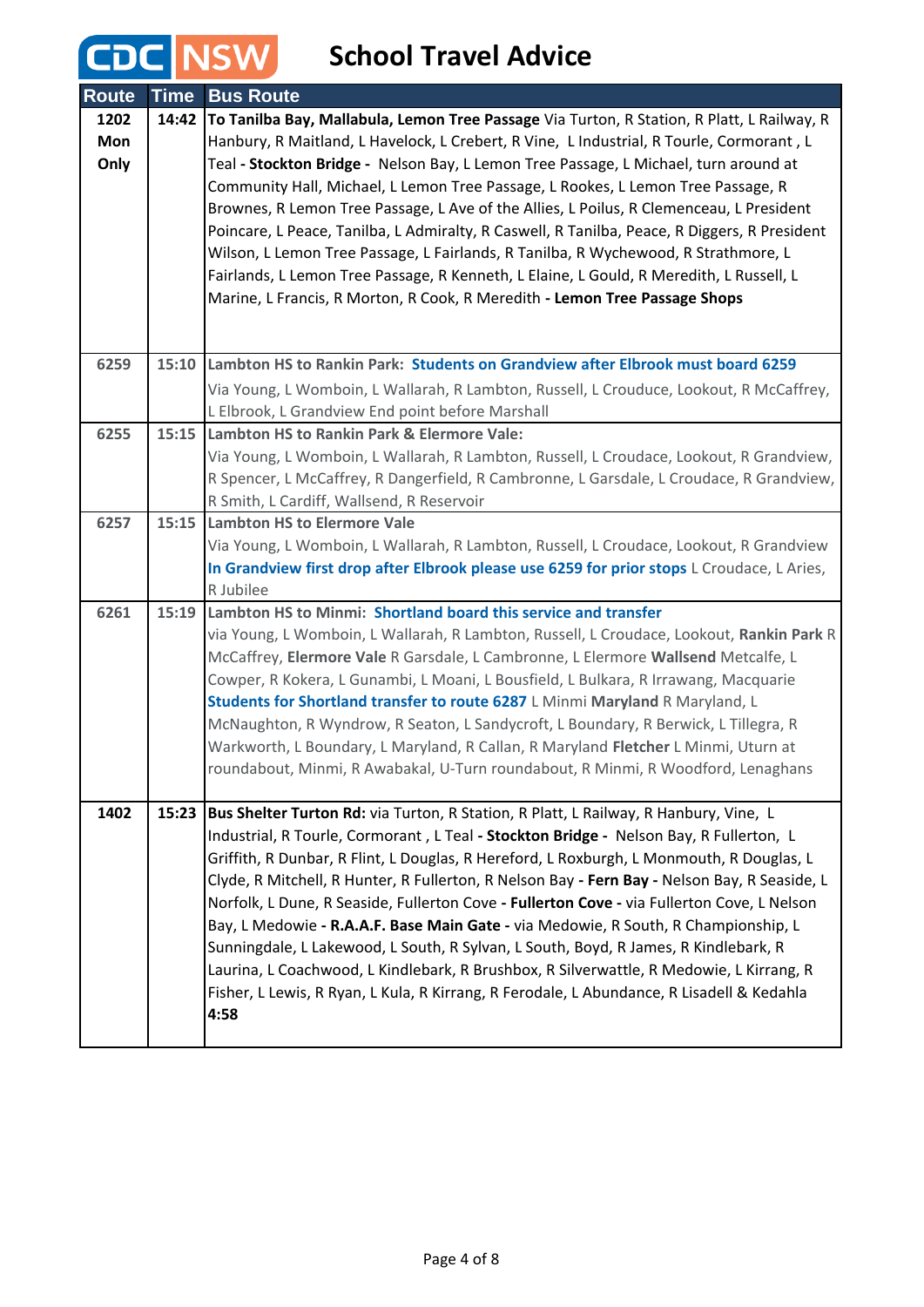| <b>Route</b> | <b>Time</b> | <b>Bus Route</b>                                                                                                                                                                   |
|--------------|-------------|------------------------------------------------------------------------------------------------------------------------------------------------------------------------------------|
| 2522         | 15:24       | To Branxton East Via Turton, L Griffiths, Newcastle, R Inner City By-pass, L Maitland, New                                                                                         |
| Fri Only     |             | England Highway, L Tarro overpass, L Anderson, R Glenwood, R Thornton, Railway -                                                                                                   |
|              |             | Thornton Newsagents - Transfer students for Somerset, Chisholm, Morpeth to Route 1378                                                                                              |
|              |             | via Railway, L Eurimbla, Taylor - <b>Thornton Mall</b> - R Haussmann, L Raymond Terrace, L                                                                                         |
|              |             | Metford, L Chelmsford - Metford Shops - R Schanck, L Lowe, R Ferraby, R Highway, L South                                                                                           |
|              |             | Seas, R Chisholm, L Stronach, R Mitchell, L Highway, R Victoria - Victoria St Station - via                                                                                        |
|              |             | Victoria, R Lawes, L Melbourne, R Highway, Les Darcy, R High - Town Hall - Transfer                                                                                                |
|              |             | students for Bolwarra to 2294 via High, L Ken Tubman, R Church St, L High, R Highway, R                                                                                            |
|              |             | Arthur, L Hillview - Rutherford Shops - Transfer students for McKeachies to Route 2722                                                                                             |
|              |             | via Hillview, R Westmall, L Alexandra, R Highway - Lochinvar - New England Highway, R                                                                                              |
|              |             | Wyndham - Miller Park                                                                                                                                                              |
| 1412         |             |                                                                                                                                                                                    |
|              |             | 15:25   First Drop South St Medowie: Via Lambton, R Turton, R Station St, R Bridge St, R Platt,                                                                                    |
|              |             | Railway, Hanbury, L Maitland, R Barton, R Bull, L Industrial, R Tourle, across Stockton<br>Bridge, Nelson Bay - Fern Bay - Nelson Bay, L Medowie - RAAF Base North Gate - Medowie, |
|              |             | R South, L Sylvan, L South, Boyd, R James, R Kindlebark, R Laurina, L Coachwood, L                                                                                                 |
|              |             | Kindlebark, R Brushbox, R Silverwattle, R Medowie, L Kirrang, R Fisher, L Lewis, R Ryan, L                                                                                         |
|              |             | Abercrombie, L Evans, R Kula, R Kirrang, R Ferodale, L Fairlands, R Lisadell, Grahamstown                                                                                          |
|              |             | Rd.4:34                                                                                                                                                                            |
| 1662         | 15:25       | To Maitland Via Turton, L Griffiths, Newcastle, R Inner City By-Pass, L Maitland, NE Hwy, L                                                                                        |
|              |             | South Seas, R Chisholm, L Stronach, R Mitchell, L Hwy, R Victoria - Victoria St Station - Via                                                                                      |
|              |             | Victoria, R Lawes, L High, R Highway, Les Darcy to roundabout, R Church, R Olive, R Eglin, R                                                                                       |
| 2522         | 15:26       | To Bolwarra Heights Via Turton, L Griffiths, Newcastle, R Inner City By-Pass, L Maitland,                                                                                          |
| Mon to       |             | New England Highway, L Tarro overpass, L Anderson, R Glenwood, R Thornton, Railway -                                                                                               |
| Thu          |             | Thornton Newsagents - Transfer students for Somerset, Chisholm & Morpeth to Route                                                                                                  |
| Only         |             | 1378 via Railway, L Eurimbla, Taylor - Thornton Mall - R Haussmann, L Raymond Terrace, L                                                                                           |
|              |             | Metford, L Chelmsford - Metford Shops - R Schanck, L Lowe, R Ferraby, R Highway, L South                                                                                           |
|              |             | Seas, R Chisholm, L Stronach, R Mitchell, L Highway, Les Darcy, R High - St Mary's - L Ken                                                                                         |
|              |             | Tubman, R Church, L High, R Belmore, R Lorn, L Queen, L Short, R Belmore, L Westbourne,                                                                                            |
|              |             | R Addison, L Bayswater, R Kensington, R Bolwarra, L Paterson, L Tocal, R Lang, R Paterson,                                                                                         |
|              |             | R Largs, L Church, R High, R Dalveen Rd, R Corina Ave, L Paterson - Bolwarra Heights                                                                                               |
|              |             |                                                                                                                                                                                    |
| 6271         |             |                                                                                                                                                                                    |
|              | 15:27       | Lambton High School to Seahampton:<br>Via Young, R Lloyd, L Newcastle, L Cowper, L Lake, Elermore Vale transfer to 6207 & 6165                                                     |
|              |             | at MBR 123 to Killingworth & Cameron Park see details below R Main, Edgeworth R                                                                                                    |
|              |             | Neilson, L Harper, R Sedgwick, L Minmi, R Main, L Garth, R Suttor, L Main, L Northville, (U                                                                                        |
|              |             | Turn Roundabout), Barnsley Shops L Government, L Johnson, R Appletree, L George,                                                                                                   |
|              |             | Holmesville R Mary, R Elizabeth, L Appletree, L Withers, L Powell, Teralba, R Wallsend, L                                                                                          |
|              |             | Brown, L Withers West Wallsend R Carrington, L George Booth, Seahampton R Fourth, L                                                                                                |
|              |             | Seventh, L Fifth, L George Booth                                                                                                                                                   |
|              |             |                                                                                                                                                                                    |
| 138          | 15:30       | To Seaham, Brandy Hill Bus Shelter Turton Rd: via Turton, R Station, R Platt, L Railway, R                                                                                         |
| 1662         | 15:30       | To Branxton, Singleton Via Turton, L Griffiths, Newcastle, R Inner City By-Pass, L Maitland,                                                                                       |
| Fri Only     |             | NE Hwy, Avalon Estate 3:53 - Transfer Branxton/Singleton students to Route 1502                                                                                                    |
|              |             |                                                                                                                                                                                    |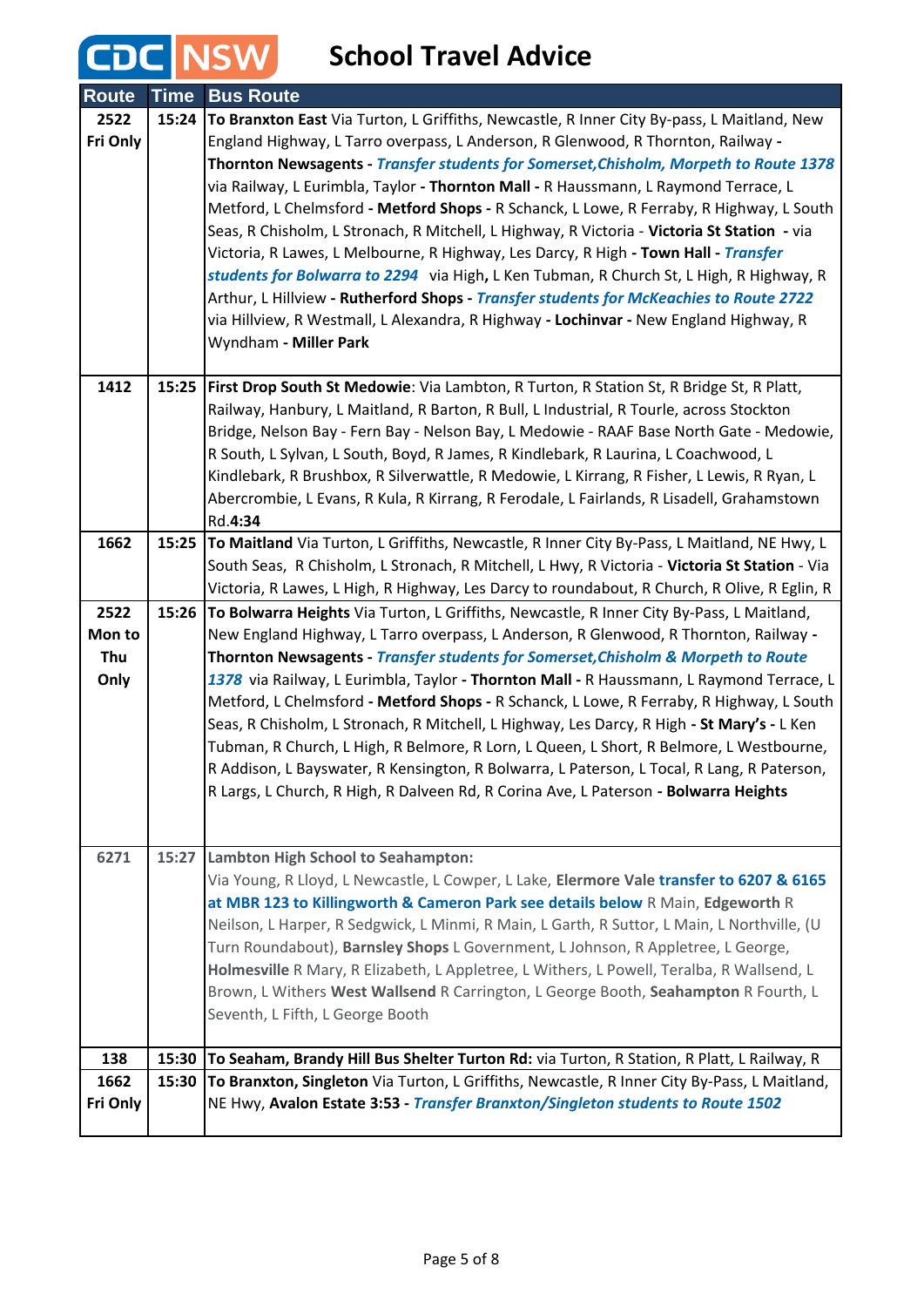| <b>Route</b> | Time Bus Route                                                                                   |
|--------------|--------------------------------------------------------------------------------------------------|
| 2282         | 15:30 To Branxton Via Turton, L Griffiths, Newcastle, R Inner City By-Pass, L Maitland, New      |
| Mon to       | England Highway - Avalon Estate - Transfer students for Branxton/Singleton to Route              |
| Thu          | 1502 via New England Highway, L Mitchell - Greenhills - via Mitchell, R Brisbane, R              |
| Only         | Brunswick, L Highway, Les Darcy, R High - Town Hall - via L Victoria (Wed via Ken Tubman),       |
|              | R Athel Dombrain, R Elgin, L Railway, Allan Walsh, L Ken Tubman, L High, R Highway, R            |
|              | Arthur, L Hillview - Rutherford Shops - Transfer students for McKeachies to Route 2722           |
| 138          | 15:32 To Tanilba Bay, Mallabula, Lemon Tree Passage Via Turton, R Station, R Platt, L Railway, R |
|              | Hanbury, R Sunderland, L Roe, L Maitland - Mayfield Shops 3:45 - Via Route 138, Refer to         |
|              | Timetable.                                                                                       |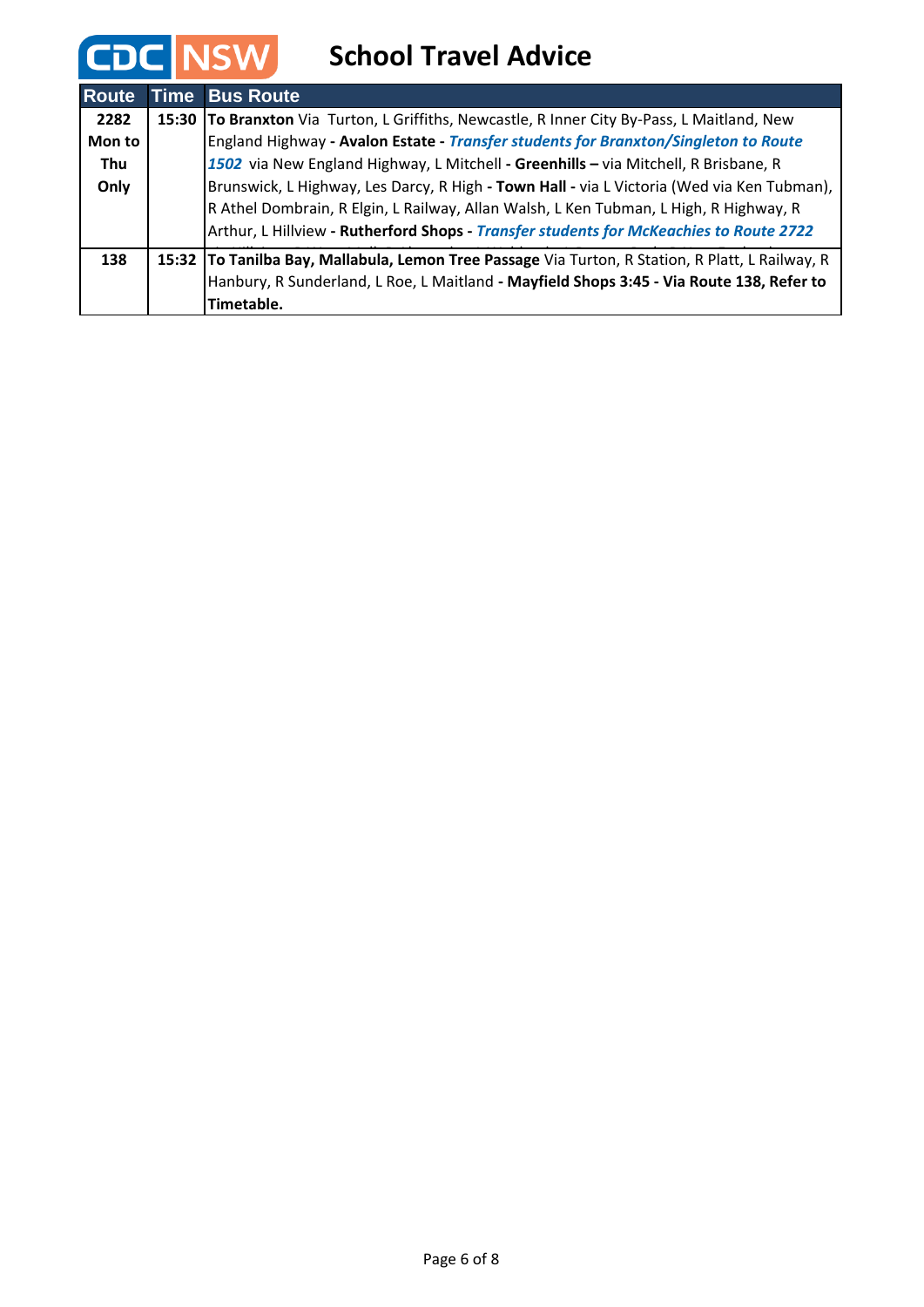| <b>Route</b> | <b>Time</b> | <b>Bus Route</b>                                                                                                                                                                            |
|--------------|-------------|---------------------------------------------------------------------------------------------------------------------------------------------------------------------------------------------|
| 6273         | 15:37       | Lambton HS to The Meadows connection with 261 will change dependant on traffic -                                                                                                            |
|              |             | driver to advise students on day                                                                                                                                                            |
|              |             | via Young, L Newcastle at Blue Gum transfer to 261 for The Sanctuary and Hidden Waters                                                                                                      |
|              |             | L Cowper, R Kokera, R Irrawang, L Neilson, R Hill, R Hannah, L Wentworth transfer to 261                                                                                                    |
|              |             | for The Sanctuary and Hidden Waters L Minmi, Maryland R Maryland, L McNaughton, R                                                                                                           |
|              |             | Wyndrow, R Seaton, L Sandycroft, L Boundary, R Berwick, L Tillegra, R Warkworth, L                                                                                                          |
|              |             | Boundary, L Maryland, R Callan, R Maryland, L Minmi Nikkinba Ridge R Bottlebrush, R                                                                                                         |
|              |             | Churnwood, L Minmi <b>The Outlook</b> R 1 <sup>st</sup> Brookfield, L Arbour, L Brookfield, R Minmi, L                                                                                      |
|              |             | Woodford, to turn around, via Woodford, Lenaghans, The Meadows R Wayaba, L Phoenix,                                                                                                         |
|              |             | R Walter, to turnaround, via Walter, L Phoenix, L Forsythe, to turnaround                                                                                                                   |
| 140          |             | 15:49 To Seaham, Brandy Hill Via Route 140 to Sturgeon Street refer to Timetable. At Sturgeon                                                                                               |
|              |             | St - Brandy Hill & Seaham transfer to Route 1333 due 4:15                                                                                                                                   |
|              |             |                                                                                                                                                                                             |
| 6165         | 15:50       | <b>Elermore Vale to Cameron Park</b>                                                                                                                                                        |
|              |             | Via Lake MBR 123 collect pax from 6271 L Reservoir, R Lowry, L Main, Cardiff L Wallsend, L                                                                                                  |
|              |             | Reservoir, L Lake, R Main, Glendale, R Minmi, L Oakville, R Harris, L Northlakes, Cameron                                                                                                   |
|              |             | Park turn at roundabout, via Northlakes, L Julindur, L Araminta, R Jupiter, R Constitution,                                                                                                 |
|              |             | Northlakes, R Elanet, L Flamingo, R Hilldale, L Oakville, R Minmi                                                                                                                           |
| 6207         |             | 15:50 Elermore Vale to Killingworth & Wakefield:                                                                                                                                            |
|              |             | Via Lake MBR 123 Collect pax from 6271 R Main, L Garth, R Suttor, L Main, , L Ridley, R                                                                                                     |
|              |             | Crest, L Northville, L Wakefield, R The Broadway, Killingworth L Stephenson, R Park, R The                                                                                                  |
|              |             | Boulevarde, R The Broadway, R Wakefield, Wakefield L School,                                                                                                                                |
|              |             |                                                                                                                                                                                             |
| 6287         |             | 15:50   Macquarie St Wallsend to Shortland: Collect students from 6261 for Shortland                                                                                                        |
|              |             | via Macquarie, R Minmi, L Sandgate Rd, L Cobby St, R Derna Rd, R Bardia St, L Sandgate Rd,<br>L Mawson St, L Marton St, R Marsden, R Mort Ln, R Fort St, L King St, R karloo St, L Long Cr, |
|              |             | L Blanch St, R King St, L Marton                                                                                                                                                            |
| 1502         |             | 15:53 Avalon Estate 3:53 - Transfer from Route 2282 (Mon-Thurs) & Route 1662 (Fri) L South                                                                                                  |
|              |             | Seas, R Norfolk, R Chisholm, L New England Highway, Les Darcy, R High - Town Hall - L Ken                                                                                                   |
|              |             | Tubman, L Bulwer, Elgin, R Railway - Maitland Station - Railway, Allan Walsh, L Ken                                                                                                         |
|              |             | Tubman, L High, R New England Highway, R Arthur, L Hillview, R West Mall - Rutherford                                                                                                       |
|              |             | Shops West Mall - West Mall, L Alexandra, R Bunning, R Dunkley, L Fairfax, L Denton Park,                                                                                                   |
| 261          | 15:55       | <b>Wallsend to The Sanctuary &amp; Hidden Waters</b>                                                                                                                                        |
|              |             | Via Newcastle collect students from 6273 near Blue Gum Rd or in Wentworth L Cowper, R                                                                                                       |
|              |             | Nelson, L Tyrrell, L Bunn, R Kokera, R Irrawang, Macquarie, L Neilson, R Hill, R Hannah, L                                                                                                  |
|              |             | Wentworth collect students from 6273 L Minmi, R McNaughton, L Wyndrow, R Seaton, L                                                                                                          |
|              |             | Sandycroft, R Boundary, L Berwick, R Tillegra, L Warkworth, R Minmi, L Bottlebrush, R                                                                                                       |
|              |             | Churnwood, L Minmi The Sanctuary R Awabakal, L Tibin, L Kurraka, R Minmi, L Britannia, R<br>County Hidden Waters L Waterside, R Discovery, R Kingfisher                                     |
|              |             |                                                                                                                                                                                             |
| 1378         | 16:00       | <b>Thornton Newsagents: Transfer from Route 2522</b> via Railway, Edwards, R 2 <sup>nd</sup> Somerset, L                                                                                    |
|              |             | Edwards, Railway, R Glenroy, Haussman, R Raymond Terrace, L Settlers - Waterford                                                                                                            |
|              |             | County - R Raymond Terrace, R Metford, Tank, R Swan, L Phoenix Park, over Morpeth                                                                                                           |
|              |             | Bridge, Phoenix Park, Morpeth, L High St - Largs - R Dalveen, R Maple, L Betula, April, R                                                                                                   |
|              |             | Dalveen, R Corina, R Paterson, L Lang, L Tocal, Paterson, R Bolwarra, L Kensington, L                                                                                                       |
|              |             | Bayswater, R Addison, L Westbourne                                                                                                                                                          |
|              |             |                                                                                                                                                                                             |